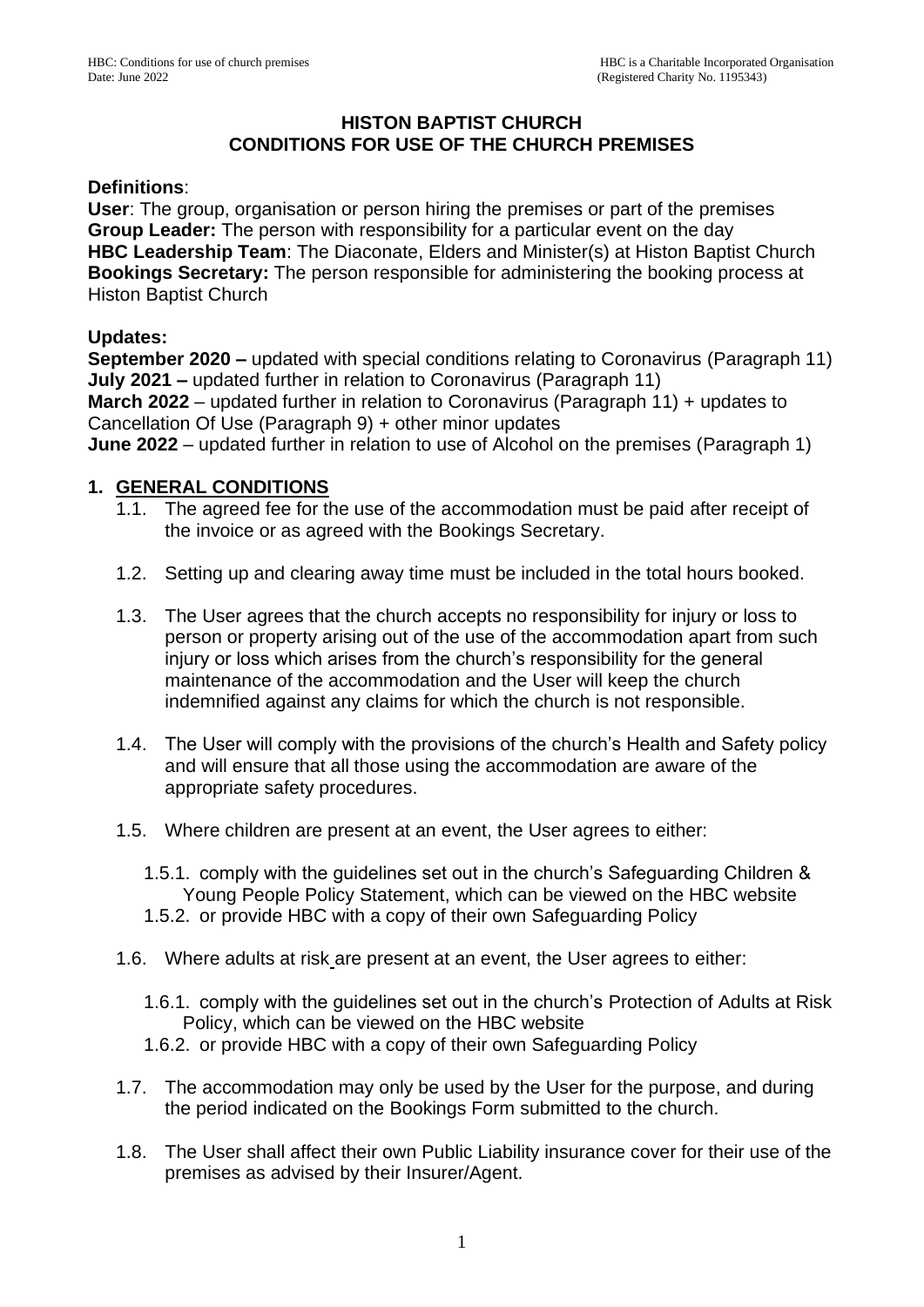- 1.9. All groups using the premises must be properly and adequately supervised and include a person or persons with total responsibility for the event, referred to in this document as the Group Leader.
- 1.10. The User must not leave in the premises any equipment, furniture or articles of any kind unless by prior written agreement from the church who reserve the right to charge a separate fee for provision of any such specified and agreed storage **facilities**
- 1.11. Posters, publicity and other similar items must not be fixed to the building unless agreed in advance with the Bookings Secretary.
- 1.12. The User shall not bring onto the premises any portable electrical appliances without first obtaining permission from the church administrator, and any such appliance must carry a PAT electrical testing certificate. For regular Users, HBC can carry out the PAT tests when the church's equipment is tested each year, but this service is chargeable.
- 1.13. The User and attendees at events organised by the User may use the HBC car park, but must not park on the driveway which leads up to the car park or on the grass verges.
- 1.14. It is the responsibility of the User to ensure that the following rules relating to the use of alcohol on the premises are applied:
	- 1.14.1. For events, e.g. parties, where the person or persons for whom the event is being organised is less than 18 years of age, then no alcohol will be allowed.
	- 1.14.2. For events, e.g. parties, where the person or persons for whom the event is being organised is 18 years of age or older, then alcohol will be allowed, but its distribution should be controlled and it should not be served to anyone who is under 18 years of age.

### **2. ROOM CAPACITIES**

- 2.1. The normal maximum capacity for rooms that can be booked is as follows (but see 11.4):
	- 2.1.1. Worship Area : 200 seated or 400 standing
	- 2.1.2. Church Hall : 100 seated
	- 2.1.3. L-shaped Room : 40 seated
	- 2.1.4. Creche Room : 15 seated

### **3. GENERAL HOUSEKEEPING**

- 3.1. The User must leave all rooms that they use in a tidy and clean state, ready for the next group to use. It is expected that the User will sweep or vacuum them prior to leaving the premises.
- 3.2. All furniture must be returned to the designated storage areas.
- 3.3. Areas within the premises such as corridors, kitchen, toilets etc. may be shared with other groups or organisations, therefore should be kept tidy at all times.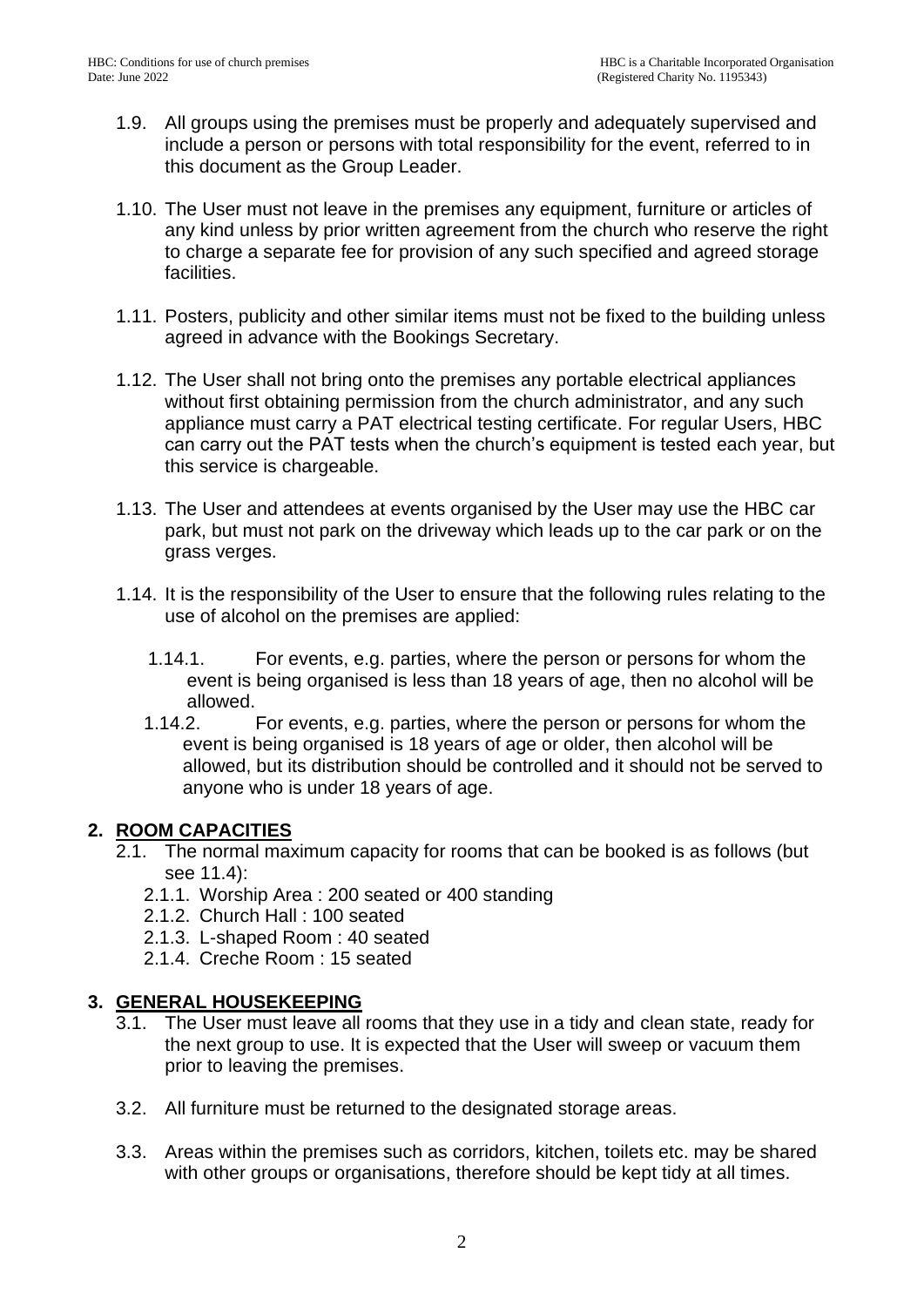- 3.4. The toilets, entrance way and corridors will be regularly cleaned by persons designated by the HBC Leadership Team, but the User must clean any excessive mess created by them.
- 3.5. If you find something is broken or needs repairing, please record this in the repair book that is kept in the Administration pigeonhole in the corridor.
- 3.6. All corridors must be kept clear as these are used as routes to the fire exits.

## **4. DAMAGE**

4.1. The User is responsible for all damage (other than fair wear and tear) to the accommodation or any of the church's fixtures and fittings or equipment. Any damage to the accommodation or fixtures and fittings or equipment must be reported to the HBC Leadership Team or to the Bookings Secretary, and may be charged for separately.

## 5. **SECURITY**

- 5.1. The User may be allocated keys to the premises, which must be returned to the Bookings Secretary, either at the end of a one-off event or after the end of a series of events. These keys must not be copied without the agreement of the HBC Leadership Team. The Bookings Secretary must be informed of any change to the named key holder.
- 5.2. The User is responsible for ensuring the premises are secure at the end of the event and this includes:
	- Closing and properly securing all external doors and windows
	- Turning off all lights
	- Ensuring that any electrical equipment used is turned off and any plugs removed from the sockets

### **6. THE KITCHEN**

- 6.1. The kitchen is used for the preparation and cooking of food and should be treated with appropriate respect. To comply with Health and Safety regulations a person in possession of a Food and Hygiene Certificate must be present when preparing food. Inappropriate use of the kitchen may cause illness.
- 6.2. Every group using the kitchen is responsible for leaving it clean and tidy after the event.
- 6.3. All work surfaces should be left clean and dry, all crockery and cutlery should be washed, dried and returned to the appropriate cupboards, and the waste bins should be emptied if full. If there are more than two bags of rubbish after the event, then the rubbish should be taken to the nearby recycling centre between Impington and Milton.

### **7. FIRE PRECAUTIONS**

- 7.1. Fire extinguishers are placed at various locations around the buildings. It is the responsibility of all Group Leaders to familiarise themselves with these locations and to ensure that the extinguishers are not tampered with.
- 7.2. The Fire Exits have either push-bars or 'Yale type' locks for opening.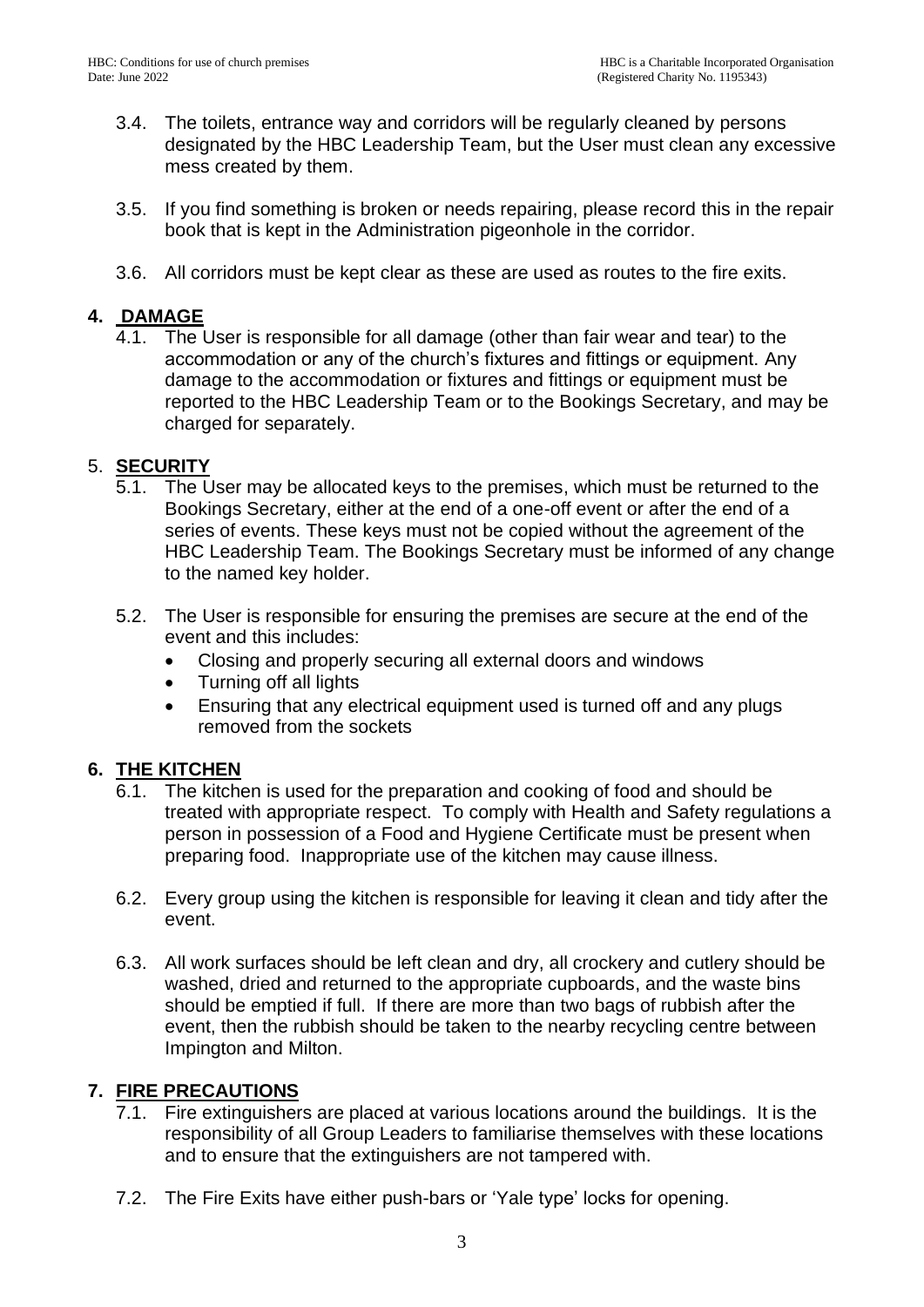- 7.3. Group Leaders should arrange their own fire drills and escape procedures, and are responsible for making sure that all attendees of their event are aware of the location of the fire exits, and have been briefed on what to do in the event of a fire.
- 7.4. In the event of a fire, Group Leaders are responsible for the evacuation of the buildings and for alerting the appropriate assistance.
- 7.5. Fire regulations require that there is "NO SMOKING" in the premises.

## **8. FIRST AID**

- 8.1. A first aid box is located in the Kitchen.
- 8.2. Accidents and injuries must be reported in the "Accident and Injury Book" located in the pigeonholes in the corridor.
- 8.3. A defibrillator machine is located on the outside wall to the right of the main entrance. The code to open the box can be obtained by phoning 999 and giving the location.

## **9. CANCELLATION OF USE**

- 9.1. The HBC Leadership Team or the Bookings Secretary reserve the right to cancel any booking in the event that the premises or any part of the building is required for parliamentary, local or other elections, or for other such extraordinary or special purposes it sees fit, e.g. weddings, funerals, special church events. This may be at short notice. HBC will not be liable for any compensation arising out of the cancellation.
- 9.2. Users may cancel a booking by emailing or phoning the Bookings Secretary. Cancellations should be made at least 24 hours before the event. If less than 24 hours' notice of cancellation is given then the User may still be charged for the booking.
- 9.3. The User may be charged for any booking for which a cancellation has not been notified to the Bookings Secretary, even if the event was not held.
- 9.4. All charges applied in relation to cancellations are at the discretion of the Bookings Secretary.

### **10.TERMINATION OF USE**

- 10.1. The HBC Leadership Team may terminate use of the premises by the User without notice if the User breaches any of the terms and conditions herein, especially those relating to Health and Safety or if payment, as agreed with the Bookings Secretary, is not received.
- 10.2. Those using the premises on a regular basis can terminate the agreement on giving 1 month's notice in writing. After this notice period there are no further fees to pay.
- 10.3. The HBC Leadership Team can terminate the use of the premises by the User on giving 1 month's notice in writing.